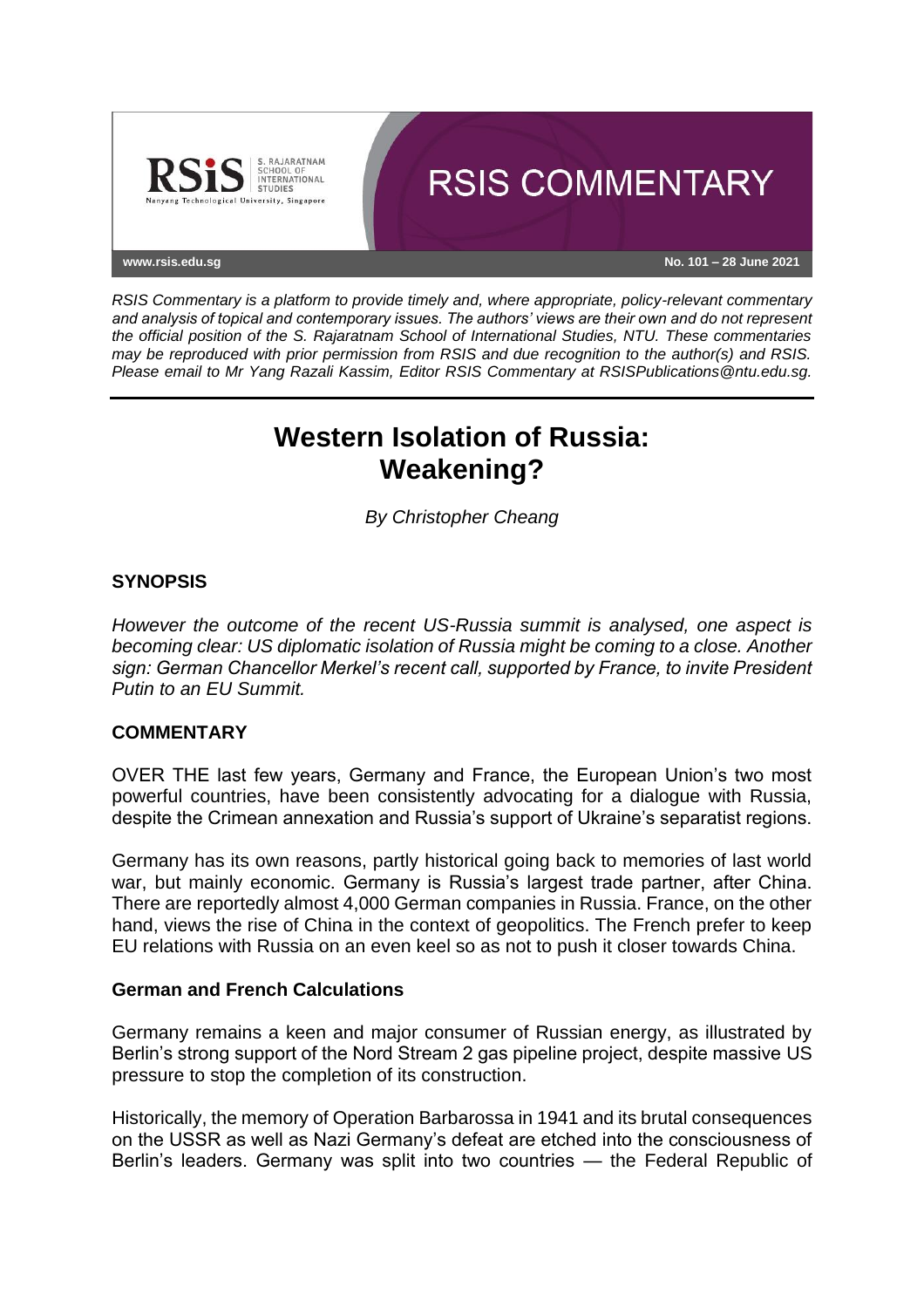Germany (FRG) allied with the West and the German Democratic Republic (GDR) which was a member of the Soviet bloc.

Chancellor Angela Merkel and President Vladimir Putin reportedly spoke to each other on the telephone on the occasion of the 80th anniversary of Operation Barbarossa. Russia's massive annual celebrations of Victory Day on 9 May 2021 also serves to unwittingly remind Germany of its responsibility in the conflict.

France's President Emmanuel Macron, on the other hand, believes the rise of China is a challenge for the EU which the EU would find it difficult to master, if its relations with Russia remain strained. Hence, both Germany and France have not been too keen on granting Ukraine membership in NATO, which Russia has consistently warned against.

In short, the EU's two most powerful members are keen to maintain a dialogue with Russia.

## **EU Summit 24-25 June**

Last week's EU Summit in Brussels discussed its relations with Russia, among other issues. Reportedly, and not surprisingly, the Baltic states and Poland were not keen on Merkel/Macron's proposal to have a summit with the Russian president. Their suspicions and distrust of Russia remain entrenched, given their tortured history. There has not been a summit with Russia since the events of 2014 in Ukraine.

Nevertheless, unanimity towards Russia was seen in the EU Summit's call on Russia "to demonstrate a more constructive engagement and political commitment and stop actions against the EU and its member states, as well as against third countries".

The EU member states also stressed the need "for a firm and coordinated response" to "any further malign, illegal and disruptive activity by Russia" and "for additional restrictive measures, including economic sanctions" to be considered.

At the same time, they reiterated their "openness to selective engagement with Russia in areas of EU interest"; these included "concrete options on topics such as climate and the environment, health, as well as selected issues of foreign and security policy and multilateral issues". The Summit also criticised Russia's human rights situation.

#### **Intertwined Interests**

The unity displayed at the Summit towards Russia does not change the fact that the EU's two most powerful countries are not comfortable with the prevailing state of relations with Russia. If they persist, it might be a question of time before their views could prevail and eventually become EU policy.

Russia has therefore shown more interest in developing bilateral relations with the EU member states, especially Germany and France.

Merkel's departure from the political scene in September is not likely to change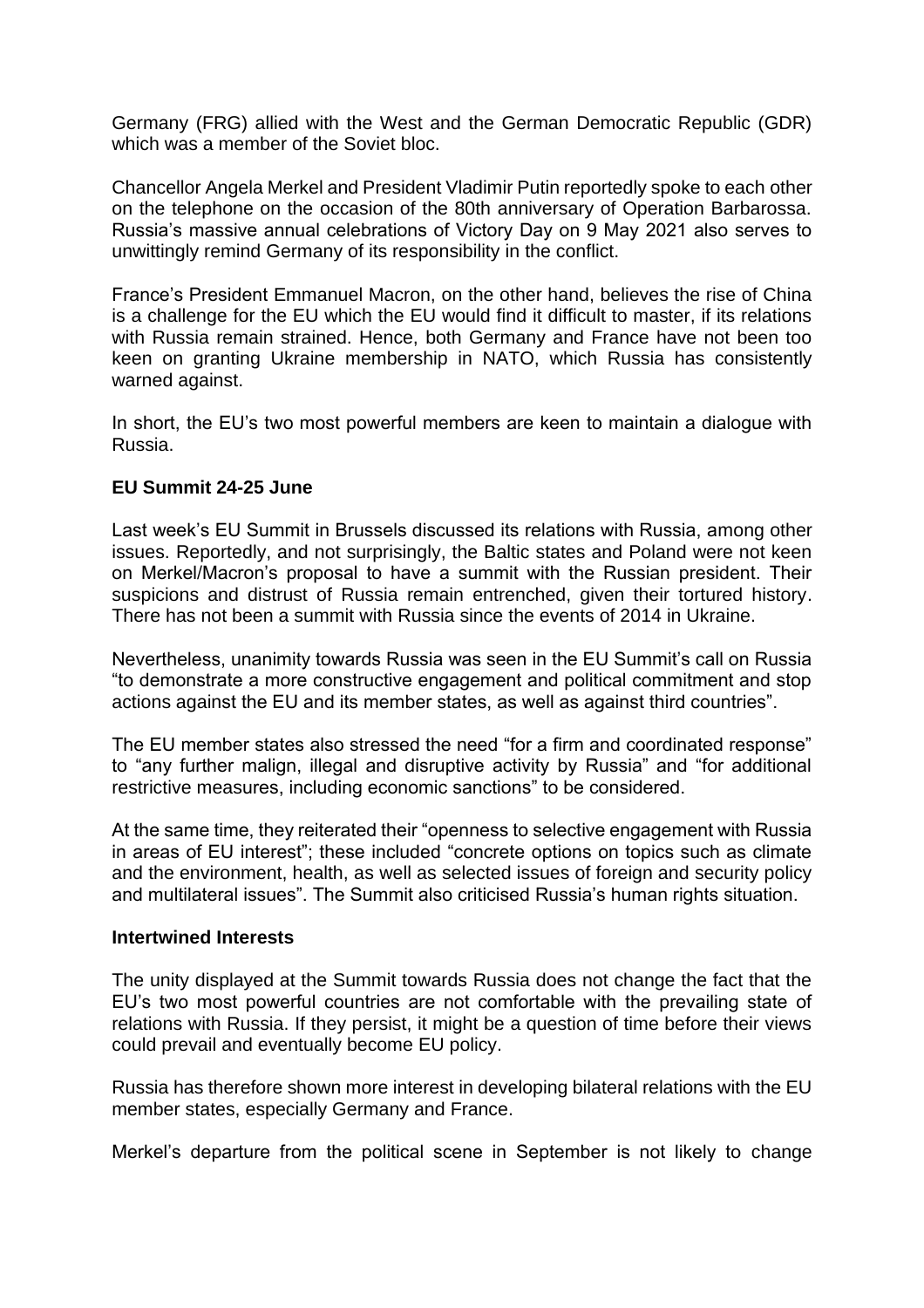Germany's stance towards Russia; her successor, Armin Laschet, is believed to share her views on Russia and the need to maintain a dialogue with Moscow.

Unlike the USSR, Russia is integrated into the global economic system and the EU economy. Geopolitically, its role has become more important to the West in balancing a rising China, which NATO recently declared a challenge that it had to address. Moreover, the EU cannot ignore the relatively large Russian market.

#### **Concern Over Open Conflict**

Global Issues of common interest like climate change, terrorism, the pandemic, and regional issues like Syria, Libya, Iran and Afghanistan (in the aftermath of the pending Western military pullout) cannot be fully or even partially resolved without Russia's cooperation.

Perhaps concern about the possibility of an open conflict is another factor accounting for the German-French proposal, given the Russian military build-up on its border with Ukraine a few months ago and the recent incident between Russian naval forces and a Royal Navy vessel in the Black Sea.

Finally, there is the realisation that President Putin's power has not and will not be adversely affected by the non-parliamentary opposition especially that of a movement led by Alexei Navalny. Of late, the authorities have moved to ban his movement.

Moreover, in an effort to revive the political fortunes of the ruling United Russia (UR), President Putin suggested at its 19 June congress that Defence Minister Sergei Shoigu and Foreign Minister Sergei Lavrov be added to the party's candidate list for the September parliamentary elections. He described them as "political heavyweights".

#### **Dialogue with Russia: Easing of Western Isolation?**

While UR is the country's dominant party, and is considered Putin's power base, recent polls suggest that its support is waning. Putin's support of UR and vice versa as well as its long affiliation with him also mean that UR's electoral performance in September will be interpreted as a reflection of his popularity.

Both Shoigu and Lavrov are considered popular, the majority of Russians being supportive of a strong military and resolute foreign policy which these two men represent; therefore, UR stands to benefit from their candidatures.

For good measure, Putin also announced spending on infrastructure, education and health, in the realisation that these popular candidates for UR are not an iron-clad guarantee for its electoral success.

In any event, the EU is realistic enough to conclude that since Putin is likely to be in charge of Russia till possibly 2036, there might not be any other alternative but to conduct a pragmatic yet determined policy towards Russia. A crucial part of that policy includes maintaining a dialogue with the country's most powerful man.